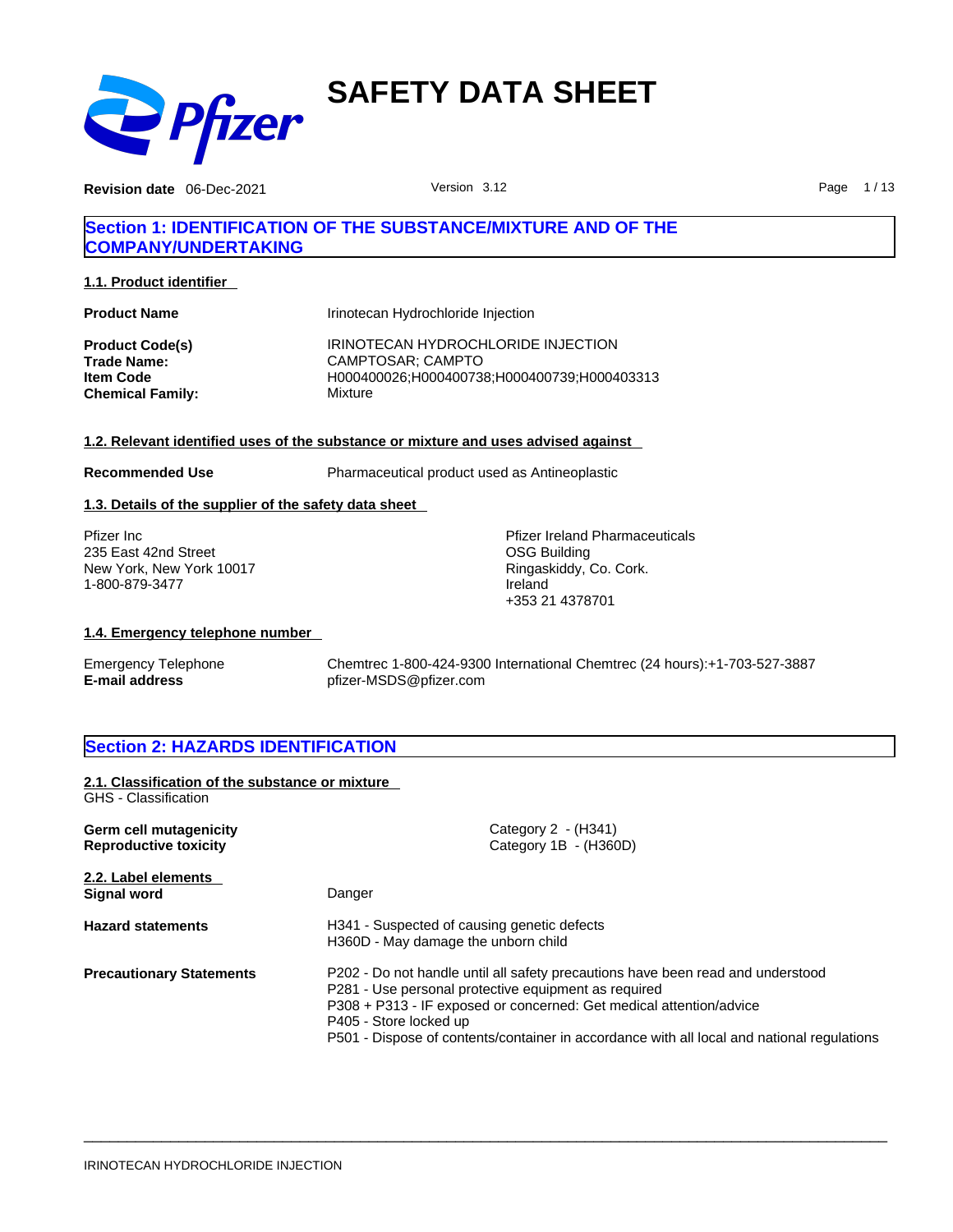Product Name Irinotecan Hydrochloride Injection [13] Product Name Irinotecan Hydrochloride Injection [2010] Page 2 / 13<br>Revision date 06-Dec-2021 [2010] Product Name International Product Name International Product Name In Revision date 06-Dec-2021 Version 3.12



**Other hazards An Occupational Exposure Value has been established for one or more of the ingredients** (see Section 8).

**Note:** This document has been prepared in accordance with standards for workplace safety, which require the inclusion of all known hazards of the product or its ingredients regardless of the potential risk. The precautionary statements and warnings included may not apply in all cases. Your needs may vary depending upon the potential for exposure in your workplace.

# **Section 3: COMPOSITION/INFORMATION ON INGREDIENTS**

#### **3.1 Substances Substances** Not applicable

### **3.2 Mixtures**

| Hazardous                                  |                 |                                        |                   |                                                                                |                                                                                                                                                                  |                      |                         |
|--------------------------------------------|-----------------|----------------------------------------|-------------------|--------------------------------------------------------------------------------|------------------------------------------------------------------------------------------------------------------------------------------------------------------|----------------------|-------------------------|
| Chemical name                              | Weight-%        | <b>REACH</b><br>Registration<br>Number | EC No             | Classification<br>according to<br>Regulation<br>(EC) No.<br>1272/2008<br>[CLP] | Specific<br>concentration<br>limit (SCL)                                                                                                                         | M-Factor             | M-Factor<br>(long-term) |
| Irinotecan<br>Hydrochloride<br>100286-90-6 | 2%              |                                        | <b>Not Listed</b> | Acute Tox.4<br>(H302)<br>Repr.1B<br>(H360D)<br>Muta.2 (H341)                   | <b>Not Listed</b>                                                                                                                                                | No data<br>available | No data<br>available    |
| Lactic acid<br>$50 - 21 - 5$               | < 1             |                                        | 200-018-0         | Eye Dam. 1<br>(H318)<br>Skin Irrit, 2<br>(H315)                                | <b>Not Listed</b>                                                                                                                                                | No data<br>available | No data<br>available    |
| Sodium hydroxide<br>1310-73-2              | $***$           |                                        | 215-185-5         | Skin Corr.1A<br>(H314)                                                         | Eye Irrit. $2::$<br>$0.5\% < = C < 2\%$<br>Skin Corr, 1A<br>$\therefore$ C>=5%<br>Skin Corr, 1B<br>$:: 2\% < = C < 5\%$<br>Skin Irrit. 2:<br>$0.5\% < = C < 2\%$ | No data<br>available | No data<br>available    |
| + Hydrochloric Acid<br>7647-01-0           | $\overline{**}$ |                                        | 231-595-7         | Acute Tox. 3<br>(H331)<br>Skin Corr, 1A<br>(H314)<br>Press, Gas                | Eye Irrit. $2::$<br>10% <= C< 25%<br>Skin Corr. 1B<br>$\therefore$ C>=25%<br>Skin Irrit. 2:<br>10% <= C< 25%<br>STOT SE 3 ::                                     | No data<br>available | No data<br>available    |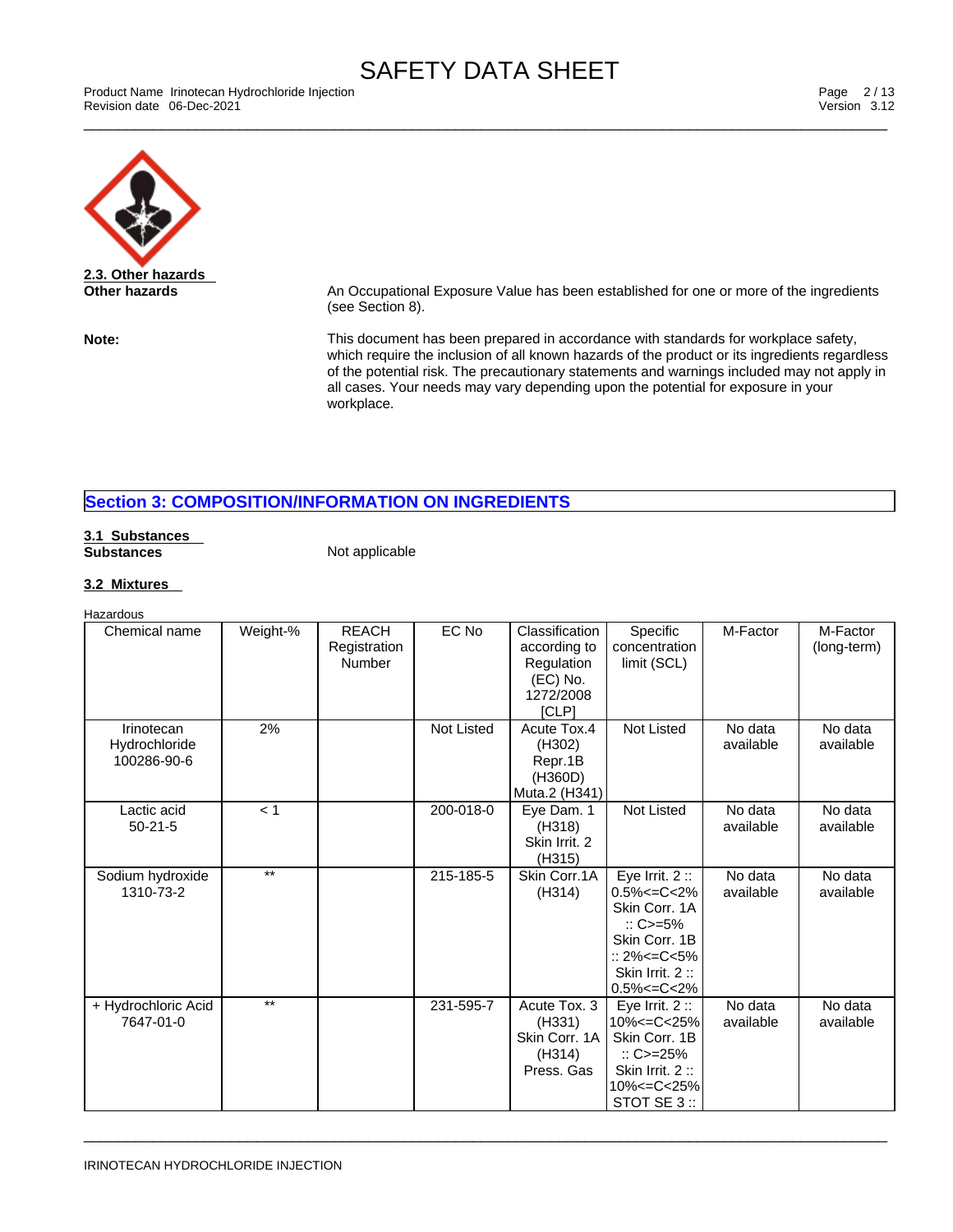\_\_\_\_\_\_\_\_\_\_\_\_\_\_\_\_\_\_\_\_\_\_\_\_\_\_\_\_\_\_\_\_\_\_\_\_\_\_\_\_\_\_\_\_\_\_\_\_\_\_\_\_\_\_\_\_\_\_\_\_\_\_\_\_\_\_\_\_\_\_\_\_\_\_\_\_\_\_\_\_\_\_\_\_\_\_\_\_\_\_\_\_\_ Product Name Irinotecan Hydrochloride Injection Page 3 / 13 Revision date 06-Dec-2021 Version 3.12

|                                    |          |                                               |           |                                                                                       | $C = 10%$                                |                      |                         |
|------------------------------------|----------|-----------------------------------------------|-----------|---------------------------------------------------------------------------------------|------------------------------------------|----------------------|-------------------------|
| NonHazardous                       |          |                                               |           |                                                                                       |                                          |                      |                         |
| Chemical name                      | Weight-% | <b>REACH</b><br>Registration<br><b>Number</b> | EC No     | Classification<br>according to<br>Regulation<br>(EC) No.<br>1272/2008<br><b>ICLP1</b> | Specific<br>concentration<br>limit (SCL) | M-Factor             | M-Factor<br>(long-term) |
| Water<br>7732-18-5                 |          |                                               | 231-791-2 | No data<br>available                                                                  | <b>Not Listed</b>                        | No data<br>available | No data<br>available    |
| Sorbitol solution<br>$50 - 70 - 4$ | $\star$  |                                               | 200-061-5 | No data<br>available                                                                  | Not Listed                               | No data<br>available | No data<br>available    |

# **Full text of H- and EUH-phrases: see section 16**

*Acute Toxicity Estimate*

| Chemical name            | Oral LD50 | Dermal LD50       | Inhalation LC50 - 4 | Inhalation LC50 - 4 | Inhalation LC50 - 4 |  |
|--------------------------|-----------|-------------------|---------------------|---------------------|---------------------|--|
|                          |           |                   | hour - dust/mist -  | hour - vapor - mg/L | hour - gas - ppm    |  |
|                          |           |                   | mq/L                |                     |                     |  |
| Water                    | 89838.9   | No data available | No data available   | No data available   | No data available   |  |
| 7732-18-5                |           |                   |                     |                     |                     |  |
| Sorbitol solution        | 15900     | No data available | No data available   | No data available   | No data available   |  |
| $50 - 70 - 4$            |           |                   |                     |                     |                     |  |
| Irinotecan Hydrochloride | 867       | No data available | No data available   | No data available   | No data available   |  |
| 100286-90-6              |           |                   |                     |                     |                     |  |
| Lactic acid              | 3543      | 2000              | 7.94                | No data available   | No data available   |  |
| $50-21-5$                |           |                   |                     |                     |                     |  |
| Sodium hydroxide         | 325       | 1350              | No data available   | No data available   | No data available   |  |
| 1310-73-2                |           |                   |                     |                     |                     |  |
| + Hydrochloric Acid      | 238       | 5010              | No data available   | No data available   | 563.3022            |  |
| 7647-01-0                |           |                   |                     |                     |                     |  |

**Additional information** + Substance with a Union workplace exposure limit<br>
\* Proprietary

- 
- \*\* to adjust pH

Non-hazardous ingredients provided for completeness. Ingredient(s) indicated as hazardous have been assessed under standards for workplace safety. In accordance with 29 CFR 1910.1200, the exact percentage composition of this mixture has been withheld as a trade secret.

### **Section 4: FIRST AID MEASURES**

### **4.1. Description of first aid measures**

| <b>Inhalation</b>   | Remove to fresh air. Seek immediate medical attention/advice.                                                                                                            |
|---------------------|--------------------------------------------------------------------------------------------------------------------------------------------------------------------------|
| Eye contact         | Rinse thoroughly with plenty of water for at least 15 minutes, lifting lower and upper eyelids.<br>Consult a physician.                                                  |
| <b>Skin contact</b> | Remove contaminated clothing. Flush area with large amounts of water. Use soap. Seek<br>medical attention.                                                               |
| Ingestion           | Never give anything by mouth to an unconscious person. Wash out mouth with water. Do<br>not induce vomiting unless directed by medical personnel. Seek medical attention |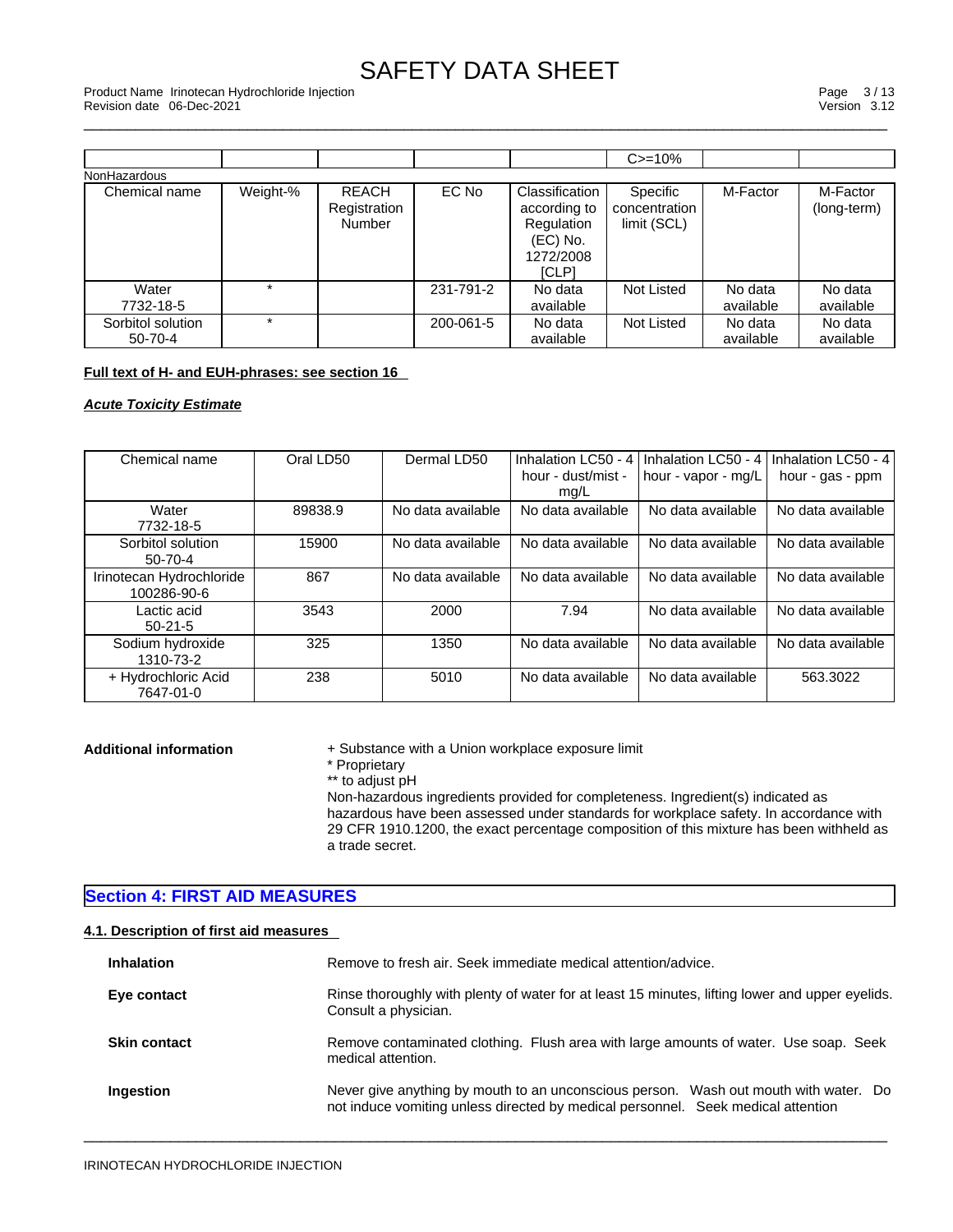|                                                                  | immediately.                                                                                                                                                                        |
|------------------------------------------------------------------|-------------------------------------------------------------------------------------------------------------------------------------------------------------------------------------|
| 4.2. Most important symptoms and effects, both acute and delayed |                                                                                                                                                                                     |
| Most important symptoms and<br>effects                           | For information on potential signs and symptoms of exposure, See Section 2 - Hazards<br>Identification and/or Section 11 - Toxicological Information.                               |
|                                                                  | 4.3. Indication of any immediate medical attention and special treatment needed                                                                                                     |
| Note to physicians                                               | None.                                                                                                                                                                               |
| <b>Section 5: FIRE-FIGHTING MEASURES</b>                         |                                                                                                                                                                                     |
| 5.1. Extinguishing media                                         |                                                                                                                                                                                     |
| <b>Suitable Extinguishing Media</b>                              | Dry chemical, CO2, alcohol-resistant foam or water spray.                                                                                                                           |
| 5.2. Special hazards arising from the substance or mixture       |                                                                                                                                                                                     |
| Specific hazards arising from the<br>chemical                    | Not flammable.                                                                                                                                                                      |
| <b>Hazardous combustion products</b>                             | Formation of toxic gases is possible during heating or fire.                                                                                                                        |
| 5.3. Advice for firefighters                                     |                                                                                                                                                                                     |
| Special protective equipment for<br>fire-fighters                | Firefighters should wear self-contained breathing apparatus and full firefighting turnout<br>gear. Use personal protection equipment.                                               |
| <b>Section 6: ACCIDENTAL RELEASE MEASURES</b>                    |                                                                                                                                                                                     |
|                                                                  | 6.1. Personal precautions, protective equipment and emergency procedures                                                                                                            |
| <b>Personal precautions</b>                                      | Personnel involved in clean-up should wear appropriate personal protective equipment (see<br>Section 8). Minimize exposure.                                                         |
| For emergency responders                                         | Use personal protection recommended in Section 8.                                                                                                                                   |
| 6.2. Environmental precautions                                   |                                                                                                                                                                                     |
| <b>Environmental precautions</b>                                 | Place waste in an appropriately labeled, sealed container for disposal. Care should be<br>taken to avoid environmental release.                                                     |
| 6.3. Methods and material for containment and cleaning up        |                                                                                                                                                                                     |
| <b>Methods for containment</b><br>Methods for cleaning up        | Prevent further leakage or spillage if safe to do so.<br>Contain the source of spill if it is safe to do so. Collect spill with absorbent material. Clean<br>spill area thoroughly. |
| Prevention of secondary hazards                                  | Clean contaminated objects and areas thoroughly observing environmental regulations.                                                                                                |
| 6.4. Reference to other sections                                 |                                                                                                                                                                                     |
| <b>Reference to other sections</b>                               | See section 8 for more information. See section 13 for more information.                                                                                                            |
| <b>Section 7: HANDLING AND STORAGE</b>                           |                                                                                                                                                                                     |
|                                                                  |                                                                                                                                                                                     |

# **7.1. Precautions for safe handling**

### **Advice on safe handling**

Avoid breathing vapor or mist. Avoid contact with eyes, skin and clothing. When handling, use appropriate personal protective equipment (see Section 8). Wash thoroughly after handling. Releases to the environment should be avoided. Review and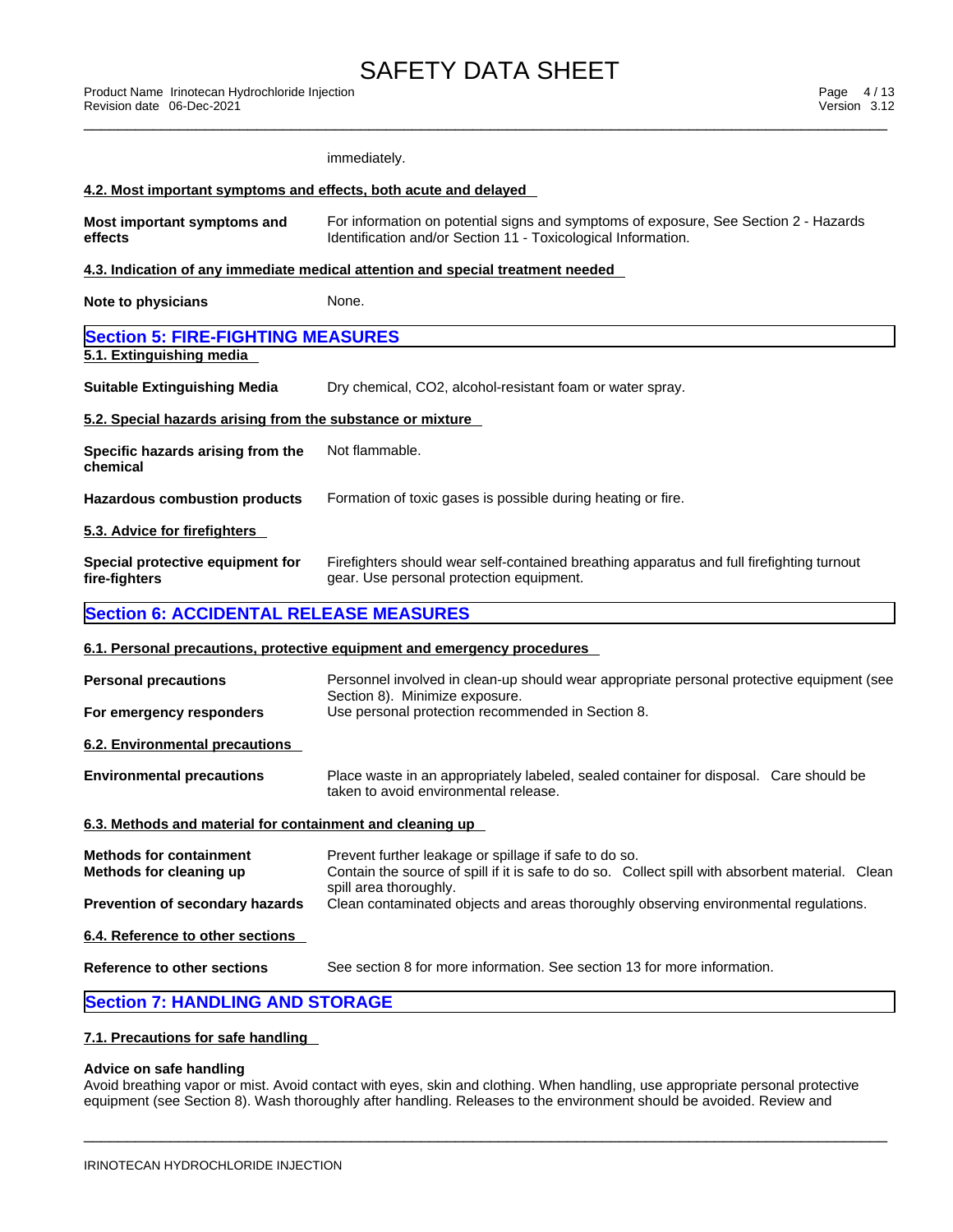Product Name Irinotecan Hydrochloride Injection [13] Product Name Irinotecan Hydrochloride Injection [2010] Page 5 / 13<br>Revision date 06-Dec-2021 [2010] Product Name International Product Name International Product Name In Revision date 06-Dec-2021 Version 3.12

implement appropriate technical and procedural waste water and waste disposal measures to prevent occupational exposure or environmental releases. Potential points of process emissions of this material to the atmosphere should be controlled with dust collectors, HEPA filtration systems or other equivalent controls.<br>General hygiene considerations Handle in accordance w

Handle in accordance with good industrial hygiene and safety practice.

### **7.2. Conditions for safe storage, including any incompatibilities**

**Storage Conditions** Store as directed by product packaging.

**7.3. Specific end use(s)** 

**Specific use(s)** Pharmaceutical product used as. Antineoplastic.

 $\overline{\phantom{a}}$  ,  $\overline{\phantom{a}}$  ,  $\overline{\phantom{a}}$  ,  $\overline{\phantom{a}}$  ,  $\overline{\phantom{a}}$  ,  $\overline{\phantom{a}}$  ,  $\overline{\phantom{a}}$  ,  $\overline{\phantom{a}}$  ,  $\overline{\phantom{a}}$  ,  $\overline{\phantom{a}}$  ,  $\overline{\phantom{a}}$  ,  $\overline{\phantom{a}}$  ,  $\overline{\phantom{a}}$  ,  $\overline{\phantom{a}}$  ,  $\overline{\phantom{a}}$  ,  $\overline{\phantom{a}}$ 

### **Section 8: EXPOSURE CONTROLS/PERSONAL PROTECTION**

### **8.1. Control parameters**

**Exposure Limits**

Refer to available public information for specific member state Occupational Exposure Limits.

| Irinotecan Hydrochloride                 |                                        |
|------------------------------------------|----------------------------------------|
| Pfizer OEL TWA-8 Hr: 2 µg/m <sup>3</sup> |                                        |
| <b>Sorbitol solution</b>                 |                                        |
| Russia                                   | MAC: 10 mg/m <sup>3</sup>              |
| Sodium hydroxide                         |                                        |
| <b>ACGIH OEL (Ceiling)</b>               | 2 mg/m $3$                             |
| <b>ACGIH TLV</b>                         | Ceiling: 2 mg/m <sup>3</sup>           |
| Austria                                  | 2 mg/m $3$                             |
|                                          | STEL 4 mg/m <sup>3</sup>               |
| <b>Bulgaria</b>                          | $2.0 \,\mathrm{mg/m^3}$                |
| <b>Czech Republic</b>                    | 1 mg/m $3$                             |
|                                          | Ceiling: 2 mg/m <sup>3</sup>           |
| Denmark                                  | Ceiling: 2 mg/m <sup>3</sup>           |
| Estonia                                  | 1 mg/m $3$                             |
|                                          | STEL: 2 mg/m <sup>3</sup>              |
| Finland                                  | Ceiling: 2 mg/m <sup>3</sup>           |
| France                                   | 2 mg/m $3$                             |
| Hungary                                  | 1 mg/m $3$                             |
|                                          | STEL: 2 mg/m <sup>3</sup>              |
| Ireland                                  | STEL: $2 \text{ mg/m}^3$               |
| Ceiling Limit Value                      | 2 mg/m $3$                             |
| Latvia                                   | $0.5 \text{ mg/m}^3$                   |
| Poland                                   | STEL: 1 mg/m <sup>3</sup>              |
|                                          | $0.5 \text{ mg/m}^3$                   |
| Romania                                  | 1 mg/m $3$                             |
|                                          | STEL: 3 mg/m <sup>3</sup>              |
| Slovakia                                 | 2 mg/m $3$                             |
| Spain                                    | STEL: $2 \text{ mg/m}^3$               |
| Switzerland                              | 2 mg/m $3$                             |
|                                          | STEL: 2 mg/m <sup>3</sup>              |
| <b>OSHA PEL</b>                          | 2 mg/m $3$                             |
|                                          | (vacated) Ceiling: 2 mg/m <sup>3</sup> |
| United Kingdom                           | STEL: 2 mg/m <sup>3</sup>              |
| + Hydrochloric Acid                      |                                        |
| <b>ACGIH OEL (Ceiling)</b>               | 2 ppm                                  |
| <b>ACGIH TLV</b>                         | Ceiling: 2 ppm                         |
| Austria                                  | 5 ppm                                  |
|                                          | 8 mg/m $3$                             |
|                                          | STEL 10 ppm                            |
|                                          | STEL 15 mg/m <sup>3</sup>              |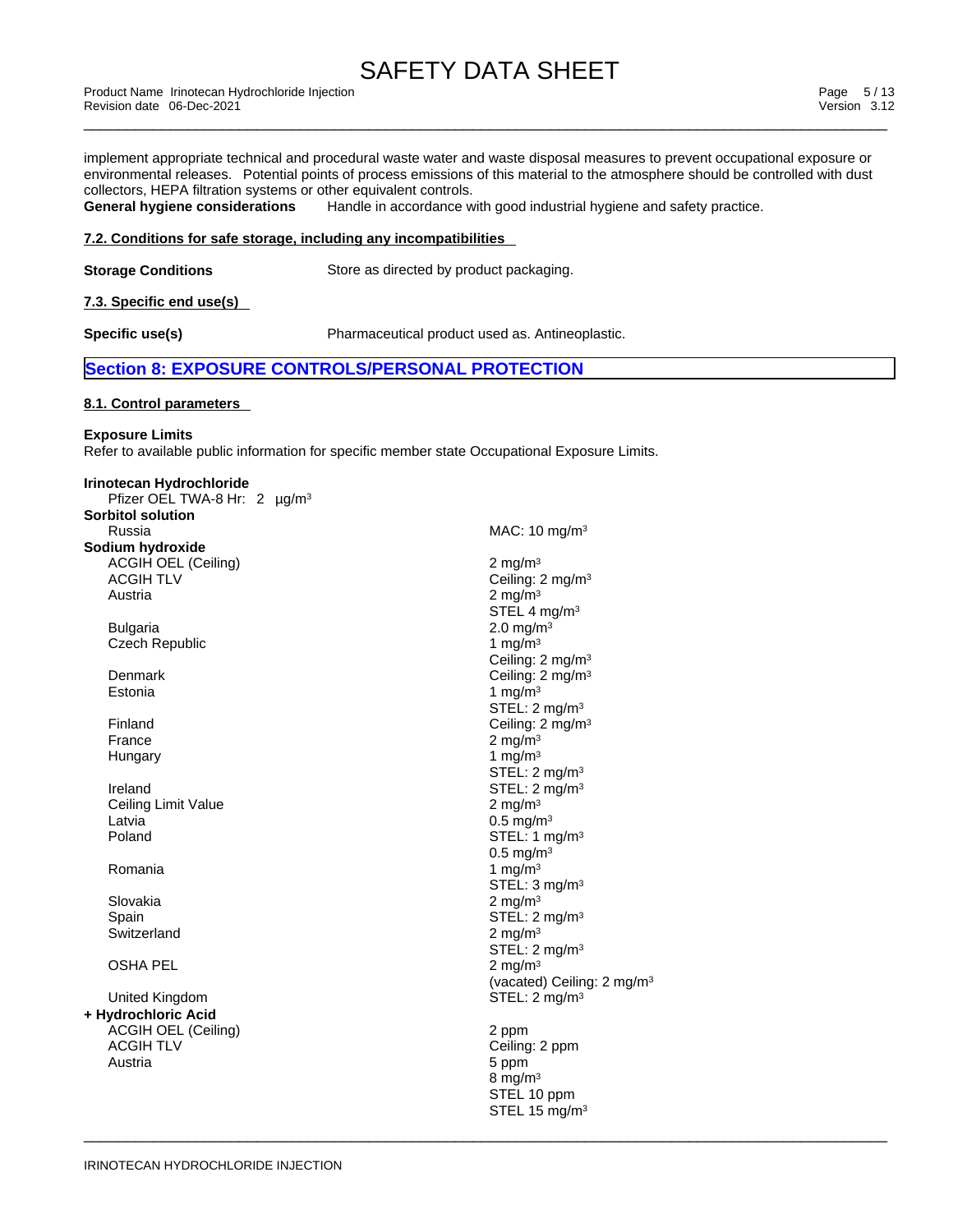Product Name Irinotecan Hydrochloride Injection [13] Product Name Irinotecan Hydrochloride Injection [2010] Page 6 / 13<br>Revision date 06-Dec-2021 [2010] Product Name International Product Name International Product Name In Revision date 06-Dec-2021 **Version 3.12** 

| <b>Bulgaria</b>                           | STEL: 10 ppm<br>STEL: 15.0 mg/m <sup>3</sup> |
|-------------------------------------------|----------------------------------------------|
|                                           | 5 ppm                                        |
|                                           | $8.0$ mg/m <sup>3</sup>                      |
| Czech Republic                            | 8 mg/m $3$                                   |
|                                           | Ceiling: 15 mg/m <sup>3</sup>                |
| Denmark                                   | Ceiling: 5 ppm                               |
| Estonia                                   | Ceiling: 8 mg/m <sup>3</sup>                 |
|                                           | 5 ppm<br>8 mg/m $3$                          |
|                                           | STEL: 10 ppm                                 |
|                                           | STEL: 15 mg/m <sup>3</sup>                   |
| European Union                            | TWA: 5 ppm                                   |
|                                           | TWA: $8 \text{ mg/m}^3$                      |
|                                           | STEL: 10 ppm<br>STEL: 15 mg/m <sup>3</sup>   |
| Finland                                   | STEL: 5 ppm                                  |
|                                           | STEL: 7.6 mg/m <sup>3</sup>                  |
| Germany                                   | 2 ppm                                        |
|                                           | $3.0$ mg/m <sup>3</sup>                      |
|                                           | Ceiling / Peak: 4 ppm                        |
|                                           | Ceiling / Peak: 6 mg/m <sup>3</sup>          |
| Germany                                   | 2 ppm<br>$3$ mg/m <sup>3</sup>               |
| Hungary                                   | 8 mg/m $3$                                   |
|                                           | STEL: 16 mg/m <sup>3</sup>                   |
| Ireland                                   | 8 mg/m $3$                                   |
|                                           | 5 ppm                                        |
|                                           | STEL: 10 ppm                                 |
| Italy                                     | STEL: 15 mg/m <sup>3</sup><br>5 ppm          |
|                                           | 8 mg/m $3$                                   |
|                                           | STEL: 10 ppm                                 |
|                                           | STEL: 15 mg/m <sup>3</sup>                   |
| Ceiling Limit Value                       | 2 ppm                                        |
|                                           | $3.0$ mg/m <sup>3</sup>                      |
| Latvia                                    | 5 ppm<br>8 mg/m $3$                          |
|                                           | STEL: 10 ppm                                 |
|                                           | STEL: 15 mg/m <sup>3</sup>                   |
| <b>Netherlands</b>                        | 8 mg/m $3$                                   |
|                                           | STEL: 15 mg/m <sup>3</sup>                   |
| Poland                                    | STEL: 10 mg/m <sup>3</sup>                   |
| Romania                                   | $5 \text{ mg/m}^3$<br>5 ppm                  |
|                                           | 8 mg/m $3$                                   |
|                                           | STEL: 10 ppm                                 |
|                                           | STEL: 15 mg/m <sup>3</sup>                   |
| Russia                                    | MAC: $5 \text{ mg/m}^3$                      |
| Slovakia                                  | 5 ppm                                        |
| Spain                                     | 8.0 mg/m <sup>3</sup><br>5 ppm               |
|                                           | $7.6$ mg/m <sup>3</sup>                      |
|                                           | STEL: 10 ppm                                 |
|                                           | STEL: 15 mg/m <sup>3</sup>                   |
| Switzerland                               | 2 ppm                                        |
|                                           | $3$ mg/m $3$                                 |
|                                           | STEL: 4 ppm<br>STEL: 6 mg/m <sup>3</sup>     |
| U.S. - OSHA - Final PELs - Ceiling Limits | 5 ppm                                        |
|                                           |                                              |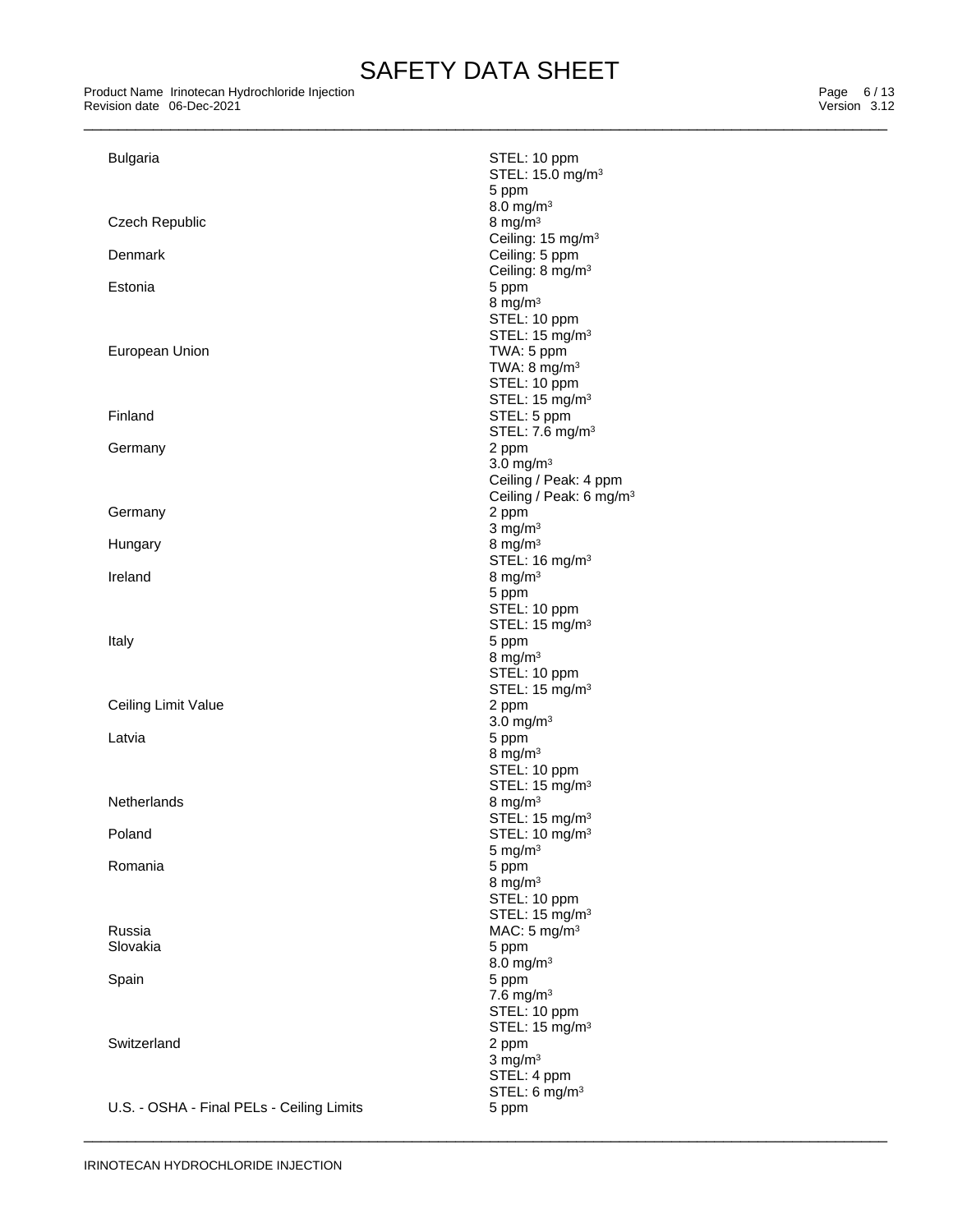| <b>OSHA PEL</b><br>United Kingdom      | $7 \text{ mg/m}^3$<br>(vacated) Ceiling: 5 ppm<br>(vacated) Ceiling: 7 mg/m <sup>3</sup><br>Ceiling: 5 ppm<br>Ceiling: 7 mg/m <sup>3</sup><br>TWA: 1 ppm<br>TWA: $2 \text{ mg/m}^3$<br>STEL: 5 ppm<br>STEL: 8 mg/m <sup>3</sup>                                                                                                                                                                                             |
|----------------------------------------|-----------------------------------------------------------------------------------------------------------------------------------------------------------------------------------------------------------------------------------------------------------------------------------------------------------------------------------------------------------------------------------------------------------------------------|
| <b>Analytical Method:</b>              | Analytical method available for Irinotecan hydrochloride. Contact Pfizer Inc for further<br>information.                                                                                                                                                                                                                                                                                                                    |
| 8.2. Exposure controls                 |                                                                                                                                                                                                                                                                                                                                                                                                                             |
| <b>Engineering controls</b>            | Engineering controls should be used as the primary means to control exposures. General<br>room ventilation is adequate unless the process generates dust, mist or fumes. Keep<br>airborne contamination levels below the exposure limits listed above in this section.                                                                                                                                                      |
| <b>Environmental exposure controls</b> | No information available.                                                                                                                                                                                                                                                                                                                                                                                                   |
| Personal protective equipment          | Refer to applicable national standards and regulations in the selection and use of personal<br>protective equipment (PPE). Contact your safety and health professional or safety<br>equipment supplier for assistance in selecting the correct protective clothing/equipment<br>based on an assessment of the workplace conditions, other chemicals used or present in<br>the workplace and specific operational processes. |
| <b>Eye/face protection</b>             | Wear safety glasses or goggles if eye contact is possible. (Eye protection must meet the<br>standards in accordance with EN166, ANSI Z87.1 or international equivalent.).                                                                                                                                                                                                                                                   |
| <b>Hand protection</b>                 | Impervious disposable gloves (e.g. Nitrile, etc.) (double recommended) if skin contact with<br>drug product is possible and for bulk processing operations. (Protective gloves must meet<br>the standards in accordance with EN374, ASTM F1001 or international equivalent.).                                                                                                                                               |
| Skin and body protection               | Impervious disposable protective clothing is recommended if skin contact with drug product<br>is possible and for bulk processing operations. (Protective clothing must meet the<br>standards in accordance with EN13982, ANSI 103 or international equivalent.).                                                                                                                                                           |
| <b>Respiratory protection</b>          | Under normal conditions of use, if the applicable Occupational Exposure Limit (OEL) is<br>exceeded, wear an appropriate respirator with a protection factor sufficient to control<br>exposures to below the OEL (e.g. particulate respirator with a full mask, P3 filter).<br>(Respirators must meet the standards in accordance with EN136, EN143, ASTM F2704-10<br>or international equivalent.).                         |

**General hygiene considerations** Handle in accordance with good industrial hygiene and safety practice.

# **Section 9: PHYSICAL AND CHEMICAL PROPERTIES**

| 9.1. Information on basic physical and chemical properties |                           |
|------------------------------------------------------------|---------------------------|
| <b>Physical state</b>                                      | Aqueous solution          |
| Color                                                      | Pale yellow               |
| Odor                                                       | No information available. |
| Odor threshold                                             | No information available  |
| Molecular formula                                          | Mixture                   |
| <b>Molecular weight</b>                                    | Mixture                   |
| <b>Property</b>                                            | <b>Values</b>             |
| pH                                                         | 3.5                       |
| Melting point / freezing point                             | No data available         |
|                                                            |                           |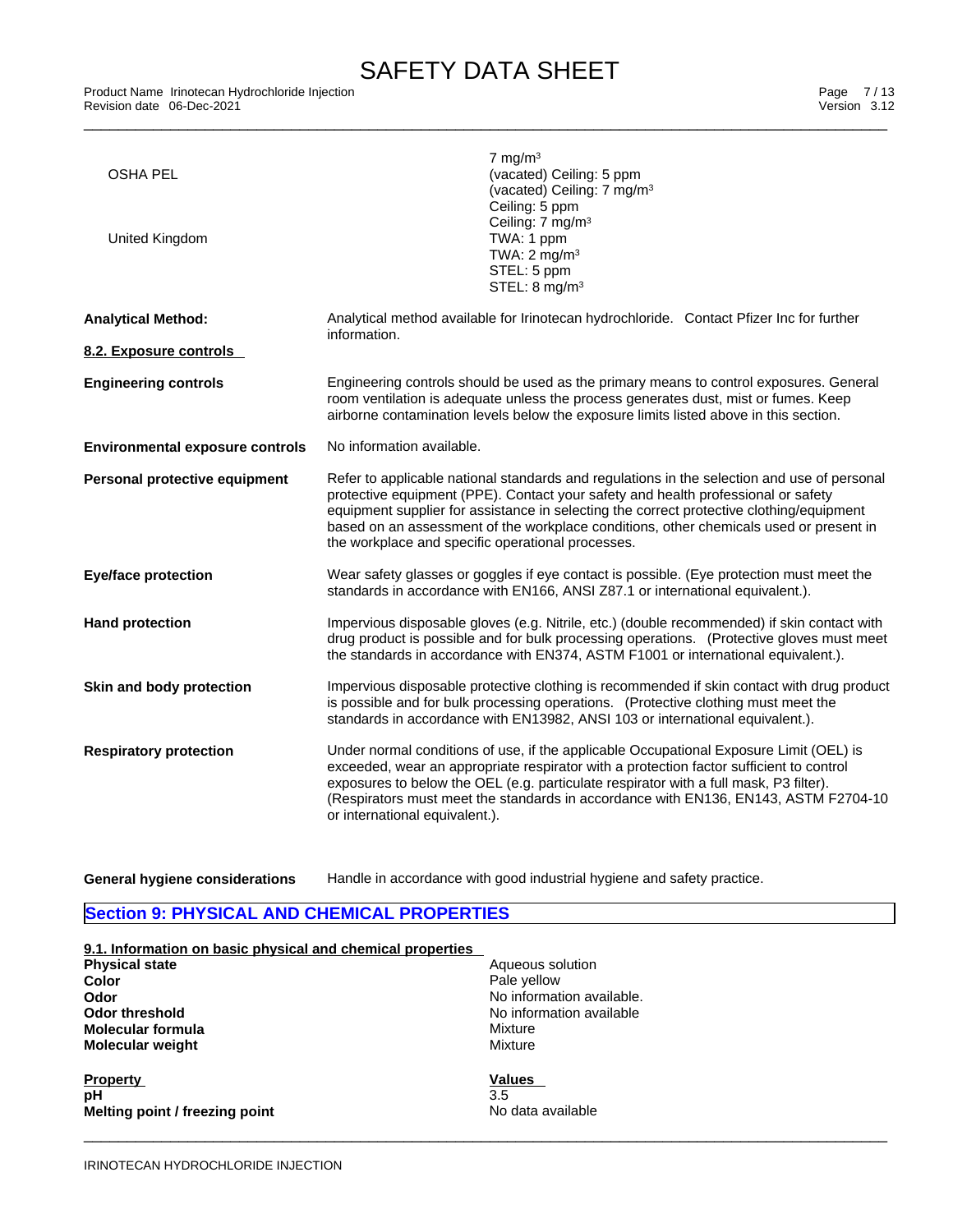Product Name Irinotecan Hydrochloride Injection [13] Product Name Irinotecan Hydrochloride Injection [2010] Page 8 / 13<br>Revision date 06-Dec-2021 [2010] Product Name International Product Name International Product Name In Revision date 06-Dec-2021 Version 3.12

**Boiling point / boiling range Flash point**<br> **Flash point**<br> **Evaporation rate**<br> **Evaporation rate**<br> **No data available Evaporation rate**<br> **Evaporation rate** No data available<br> **Flammability (solid. gas)**<br> **Evaporation rate** No data available **Flammability** (solid, gas) **Flammability Limit in Air Upper flammability limit:** No data available

**Lower flammability limit:**  $\qquad \qquad \qquad$  No data available

**Explosive properties Explosive properties No information available Vapor pressure** No data available **Vapor density and the set of the control of the Vapor density and the Vapor density of the Vapor Set of the Va<br>Relative density and the Vapor of the Vapor Set of the Vapor Set of the Vapor Set of the Vapor Set of the Vapo Relative density**<br> **Relative density**<br> **Water solubility**<br> **Water solubility Water solubility No data availa**<br> **Solubility (ies)**<br>
Solubility (ies) **Solubility(ies)**<br> **Partition coefficient**<br> **Partition coefficient**<br> **Partition coefficient Partition** coefficient **Autoignition temperature**  $\qquad \qquad \qquad$  No data available **Decomposition temperature No data available** No data available **Kinematic viscosity**<br> **Discussion Discussion Contract Contract Contract Contract Contract Contract Contract Contract Contract Contract Contract Contract Contract Contract Contract Contract Contract Contract Contract Contr Dynamic viscosity Particle characteristics Particle Size No information available No information available Particle Size Distribution No information available** 

### **Partition Coefficient: (Method, pH, Endpoint, Value)** Irinotecan Hydrochloride

Measured N/A Log P 4.37

**9.2. Other information** No information available

**9.2.1. Information with regard to physical hazard classes** No information available

**9.2.2. Other safety characteristics**

No information available

# **Section 10: STABILITY AND REACTIVITY**

| 10.1. Reactivity                                                    |                                                                    |
|---------------------------------------------------------------------|--------------------------------------------------------------------|
| Reactivity                                                          | No data available.                                                 |
| 10.2. Chemical stability                                            |                                                                    |
| Stabilitv                                                           | Stable under normal conditions.                                    |
| <b>Explosion data</b>                                               |                                                                    |
| <b>Sensitivity to Mechanical Impact No data available.</b>          |                                                                    |
| <b>Sensitivity to Static Discharge</b>                              | No data available.                                                 |
|                                                                     |                                                                    |
| 10.3. Possibility of hazardous reactions                            |                                                                    |
| <b>Possibility of hazardous reactions</b> No information available. |                                                                    |
| 10.4. Conditions to avoid                                           |                                                                    |
| <b>Conditions to avoid</b>                                          | Fine particles (such as dust and mists) may fuel fires/explosions. |
|                                                                     |                                                                    |
| 10.5. Incompatible materials                                        |                                                                    |
| Incompatible materials                                              | As a precautionary measure, keep away from strong oxidizers.       |
|                                                                     |                                                                    |

 $\overline{\phantom{a}}$  ,  $\overline{\phantom{a}}$  ,  $\overline{\phantom{a}}$  ,  $\overline{\phantom{a}}$  ,  $\overline{\phantom{a}}$  ,  $\overline{\phantom{a}}$  ,  $\overline{\phantom{a}}$  ,  $\overline{\phantom{a}}$  ,  $\overline{\phantom{a}}$  ,  $\overline{\phantom{a}}$  ,  $\overline{\phantom{a}}$  ,  $\overline{\phantom{a}}$  ,  $\overline{\phantom{a}}$  ,  $\overline{\phantom{a}}$  ,  $\overline{\phantom{a}}$  ,  $\overline{\phantom{a}}$ 

**10.6. Hazardous decomposition products Hazardous decomposition products** No data available.

### **Section 11: TOXICOLOGICAL INFORMATION**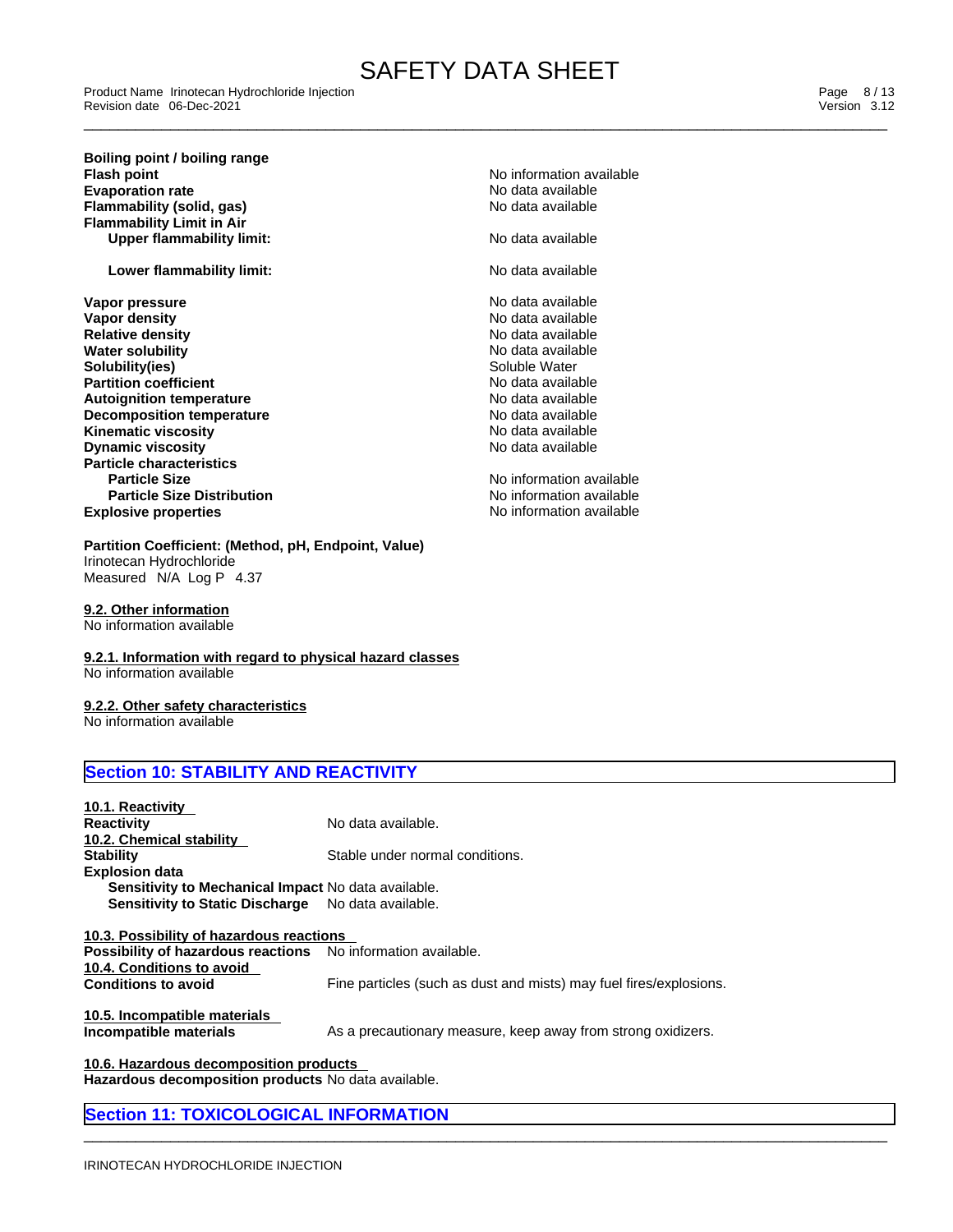#### **11.1. Information on hazard classes as defined in Regulation (EC) No 1272/2008**

| <b>General Information:</b>    | The information included in this section describes the potential hazards of the individual<br>ingredients          |
|--------------------------------|--------------------------------------------------------------------------------------------------------------------|
| <b>Short term</b>              | May be harmful if swallowed (based on components)                                                                  |
| Long Term:                     | Repeat-dose studies in animals have shown a potential to cause adverse effects on                                  |
|                                | gastrointestinal system Animal studies have shown a potential to cause adverse effects on<br>the fetus.            |
| <b>Known Clinical Effects:</b> | Effects reported during clinical use included vomiting and diarrhea. Effects on blood and                          |
|                                | blood-forming organs have also occurred. Serious allergic reactions, including anaphylaxis,<br>have been reported. |

#### **Acute Toxicity: (Species, Route, End Point, Dose)**

**Sorbitol solution** Rat Oral LD50 15,900 mg/kg Mouse Oral LD50 17,800 mg/kg **Irinotecan Hydrochloride** Rat Oral LD 50 867 mg/kg Rat Oral LD 50 1026 mg/kg **Lactic acid** Rat Oral LD50 3543 mg/kg Rabbit Dermal LD50 > 2000 mg/kg **Sodium hydroxide** Mouse IP LD50 40 mg/kg

| Chemical name            | Oral LD50             | Dermal LD50                  | Inhalation LC50             |
|--------------------------|-----------------------|------------------------------|-----------------------------|
| Water                    | $> 90$ mL/kg (Rat)    |                              |                             |
| Sorbitol solution        | $= 15900$ mg/kg (Rat) |                              |                             |
| Irinotecan Hydrochloride | $= 867$ mg/kg (Rat)   |                              |                             |
| Lactic acid              | $= 3543$ mg/kg (Rat)  | $>$ 2000 mg/kg (Rabbit)      | Rat) 4 h<br>$> 7.94$ mg/L ( |
| Sodium hydroxide         | $=$ 325 mg/kg (Rat)   | $= 1350$ mg/kg (<br>(Rabbit) |                             |
| + Hydrochloric Acid      | 238 - 277 mg/kg (Rat) | $> 5010$ mg/kg (Rabbit)      | $= 1.68$ mg/L (<br>(Rat)1 h |

**Acute Toxicity Comments:** A greater than symbol (>) indicates that the toxicity endpoint being tested was not achievable at the highest dose used in the test.

 $\overline{\phantom{a}}$  ,  $\overline{\phantom{a}}$  ,  $\overline{\phantom{a}}$  ,  $\overline{\phantom{a}}$  ,  $\overline{\phantom{a}}$  ,  $\overline{\phantom{a}}$  ,  $\overline{\phantom{a}}$  ,  $\overline{\phantom{a}}$  ,  $\overline{\phantom{a}}$  ,  $\overline{\phantom{a}}$  ,  $\overline{\phantom{a}}$  ,  $\overline{\phantom{a}}$  ,  $\overline{\phantom{a}}$  ,  $\overline{\phantom{a}}$  ,  $\overline{\phantom{a}}$  ,  $\overline{\phantom{a}}$ 

### **Irritation / Sensitization: (Study Type, Species, Severity)**

**Irinotecan Hydrochloride** Eye Irritation Rabbit Minimal Skin Irritation Rabbit No effect Antigenicity- Passive cutaneous anaphylaxis Mouse Negative **Lactic acid** Eye Irritation Rabbit Severe Skin Irritation Rabbit Moderate Severe **Sodium hydroxide** Eye Irritation Rabbit Severe Skin Irritation Rabbit Severe **+ Hydrochloric Acid** Skin irritation Severe Eye irritation Severe

**Repeated Dose Toxicity: (Duration, Species, Route, Dose, End Point, Target Organ) Irinotecan Hydrochloride**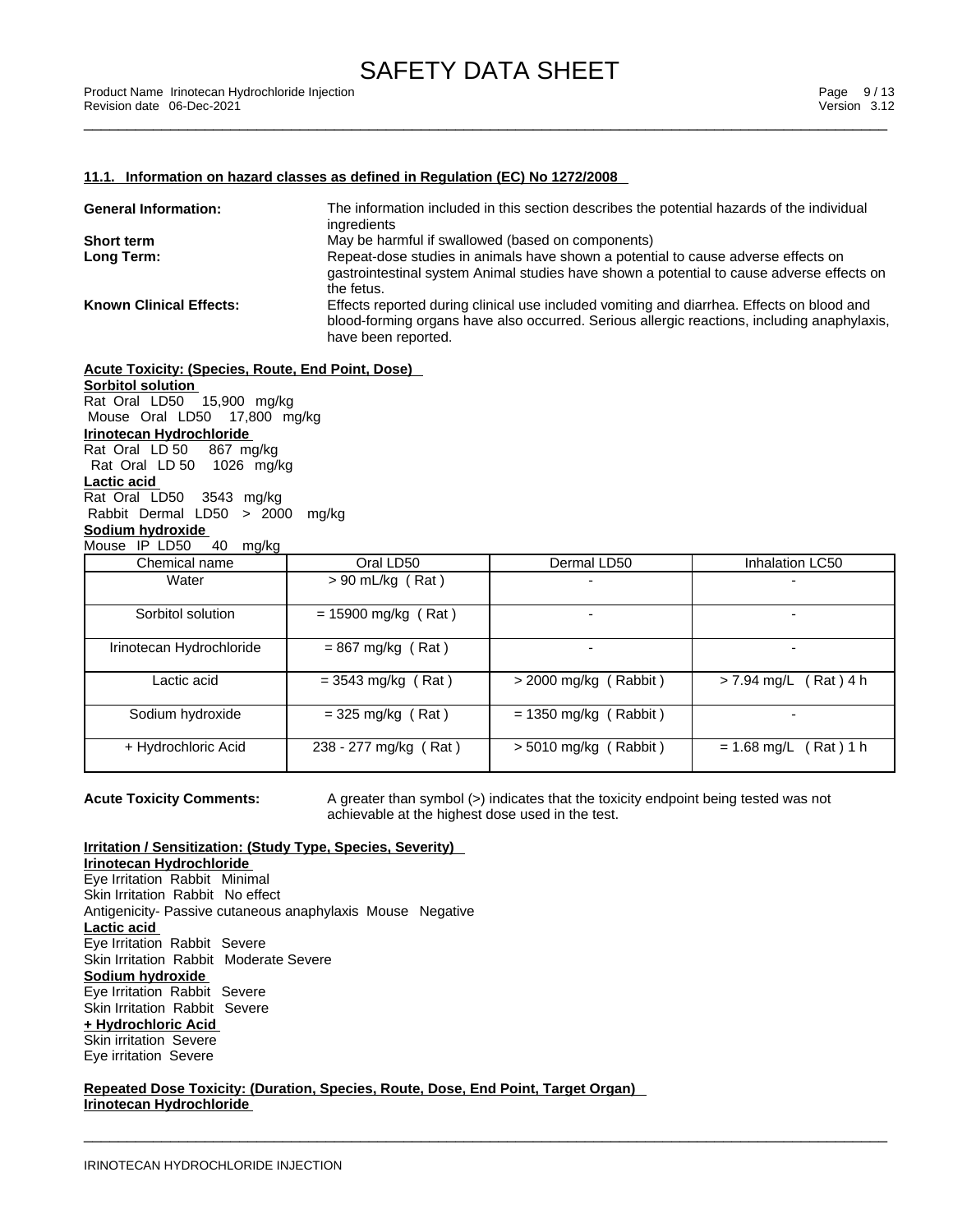Product Name Irinotecan Hydrochloride Injection [13] Product Name Irinotecan Hydrochloride Injection [13] Page 10 / 13<br>Revision date 06-Dec-2021 [13] Product Name International Product Name International Product Name Inter Revision date 06-Dec-2021 **Version 3.12** 

| 4 Week(s) Rat Oral 10 mg/kg/day LOAEL Bone marrow, Gastrointestinal System<br>6 Month(s) Rat Intravenous (M) 0.16 / (F) 0.8 mg/kg/day NOAEL Blood, Bone Marrow, Male reproductive system<br>4 Week(s) Dog Oral 1 mg/kg/day NOAEL Gastrointestinal system, Bone Marrow<br>26 Week(s) Dog Intravenous 0.01 mg/kg/day NOAEL Blood |                                                                                                                                                                                                                                                                                                                                                                                                                                                                                                        |  |  |
|--------------------------------------------------------------------------------------------------------------------------------------------------------------------------------------------------------------------------------------------------------------------------------------------------------------------------------|--------------------------------------------------------------------------------------------------------------------------------------------------------------------------------------------------------------------------------------------------------------------------------------------------------------------------------------------------------------------------------------------------------------------------------------------------------------------------------------------------------|--|--|
|                                                                                                                                                                                                                                                                                                                                | Reproduction & Development Toxicity: (Duration, Species, Route, Dose, End Point, Effect(s))                                                                                                                                                                                                                                                                                                                                                                                                            |  |  |
| Irinotecan Hydrochloride<br>Lactic acid                                                                                                                                                                                                                                                                                        | Embryo / Fetal Development Rat Intravenous 6 mg/kg/day NOAEL Fetotoxicity<br>Embryo / Fetal Development Rabbit Intravenous 6 mg/kg/day NOAEL Fetotoxicity<br>Prenatal & Postnatal Development Rat Intravenous 6 mg/kg/day LOAEL Neonatal toxicity<br>Embryo / Fetal Development Rat Intravenous 0.24 mg/kg/day NOAEL Teratogenic<br>Embryo / Fetal Development Rabbit Intravenous 0.06 mg/kg/day NOAEL Teratogenic<br>Reproductive & Fertility Rat Oral 6.25 mg/kg/day NOEL Fertility, Not teratogenic |  |  |
| <b>Genetic Toxicity: (Study Type, Cell Type/Organism, Result)</b>                                                                                                                                                                                                                                                              |                                                                                                                                                                                                                                                                                                                                                                                                                                                                                                        |  |  |
| Irinotecan Hydrochloride<br>Bacterial Mutagenicity (Ames) Salmonella<br>In Vitro Cytogenetics Chinese Hamster Ovary (CHO) cells Positive<br>In Vivo Micronucleus Mouse Positive<br>+ Hydrochloric Acid<br>Bacterial Mutagenicity (Ames) Salmonella<br>In Vivo Micronucleus Rat Negative                                        | Negative<br>Negative                                                                                                                                                                                                                                                                                                                                                                                                                                                                                   |  |  |
| Carcinogenicity: (Duration, Species, Route, Dose, End Point, Effect(s))                                                                                                                                                                                                                                                        |                                                                                                                                                                                                                                                                                                                                                                                                                                                                                                        |  |  |
| Irinotecan Hydrochloride<br>104 Week(s) Rat Intravenous 2 mg/kg/week NOAEL Not carcinogenic<br>Carcinogenicity<br><u>+ Hydrochloric Acid</u><br><b>IARC</b>                                                                                                                                                                    | None of the components of this formulation are listed as a carcinogen by IARC, NTP or<br>OSHA.<br>Group 3 (Not Classifiable)                                                                                                                                                                                                                                                                                                                                                                           |  |  |
| 11.2. Information on other hazards<br>11.2.1. Endocrine disrupting properties<br><b>Endocrine disrupting properties</b>                                                                                                                                                                                                        | No information available.                                                                                                                                                                                                                                                                                                                                                                                                                                                                              |  |  |
| 11.2.2. Other information<br>Other adverse effects                                                                                                                                                                                                                                                                             | No information available.                                                                                                                                                                                                                                                                                                                                                                                                                                                                              |  |  |
| <b>Section 12: ECOLOGICAL INFORMATION</b>                                                                                                                                                                                                                                                                                      |                                                                                                                                                                                                                                                                                                                                                                                                                                                                                                        |  |  |
| <b>Environmental Overview:</b>                                                                                                                                                                                                                                                                                                 | The environmental characteristics of this material have not been fully evaluated. Releases<br>to the environment should be avoided.                                                                                                                                                                                                                                                                                                                                                                    |  |  |
| 12.1. Toxicity                                                                                                                                                                                                                                                                                                                 |                                                                                                                                                                                                                                                                                                                                                                                                                                                                                                        |  |  |
| No information available                                                                                                                                                                                                                                                                                                       |                                                                                                                                                                                                                                                                                                                                                                                                                                                                                                        |  |  |
| 12.2. Persistence and degradability                                                                                                                                                                                                                                                                                            |                                                                                                                                                                                                                                                                                                                                                                                                                                                                                                        |  |  |
| <b>Persistence and degradability</b>                                                                                                                                                                                                                                                                                           | No information available.                                                                                                                                                                                                                                                                                                                                                                                                                                                                              |  |  |
| 12.3. Bioaccumulative potential<br><b>Bioaccumulation</b>                                                                                                                                                                                                                                                                      | No information available.                                                                                                                                                                                                                                                                                                                                                                                                                                                                              |  |  |
|                                                                                                                                                                                                                                                                                                                                |                                                                                                                                                                                                                                                                                                                                                                                                                                                                                                        |  |  |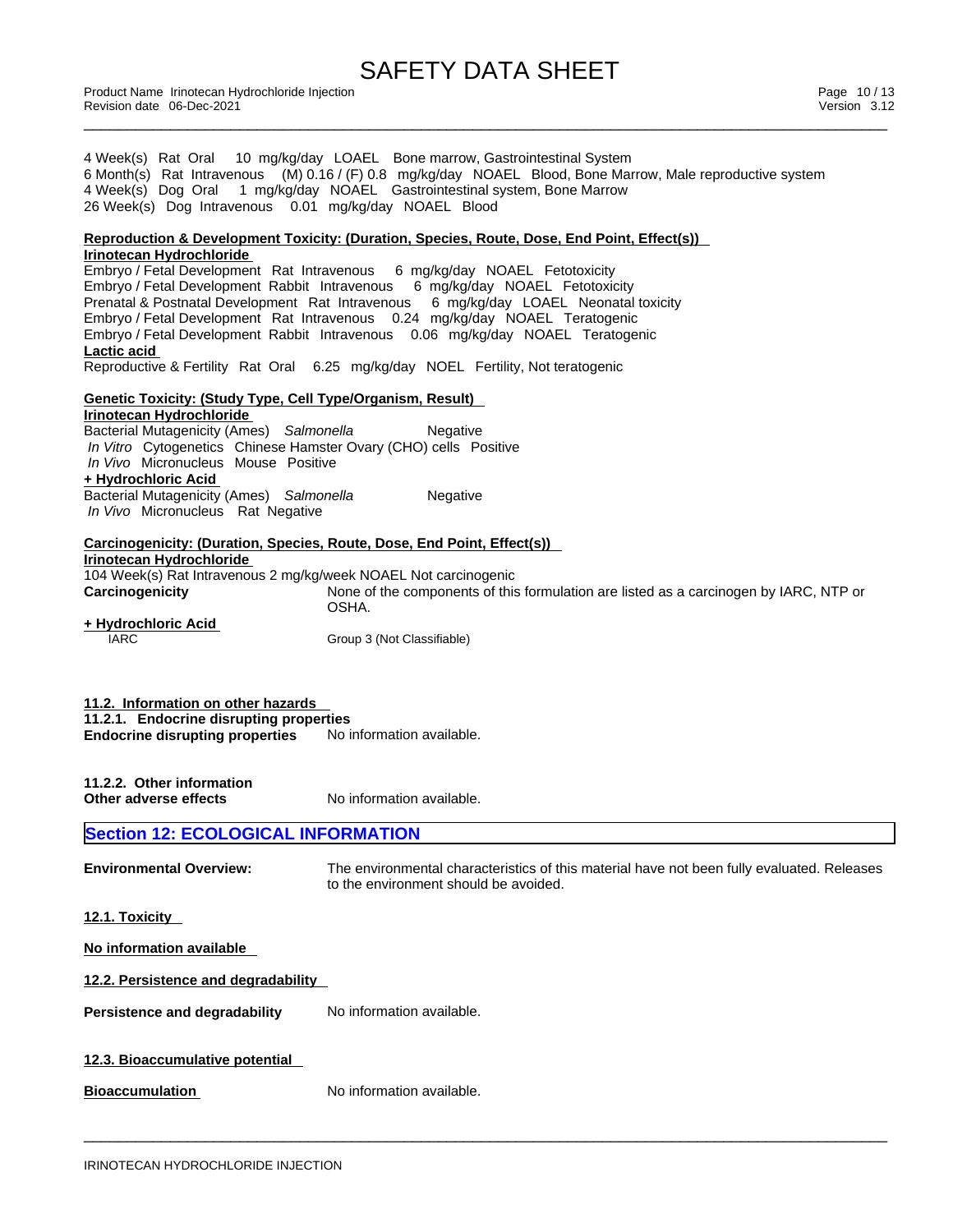### **Partition Coefficient: (Method, pH, Endpoint, Value) Irinotecan Hydrochloride**

Measured N/A Log P 4.37

### **12.4. Mobility in soil**

**Mobility in soil** No information available.

### **12.5. Results of PBT and vPvB assessment**

### **PBT and vPvB assessment** .

| Chemical name       | PBT and vPvB assessment                             |
|---------------------|-----------------------------------------------------|
| Lactic acid         | The substance is not PBT / vPvB                     |
| Sodium hydroxide    | The substance is not PBT / vPvB PBT assessment does |
|                     | not apply                                           |
| + Hydrochloric Acid | The substance is not PBT / vPvB PBT assessment does |
|                     | not apply                                           |

### **12.6. Endocrine disrupting properties**

**Endocrine disrupting properties** No information available.

### **12.7. Other adverse effects**

No information available.

### **Section 13: DISPOSAL CONSIDERATIONS**

### **13.1. Waste treatment methods**

Dispose of waste in accordance with all applicable laws and regulations. Member State specific and Community specific provisions must be considered. Considering the relevant known environmental and human health hazards of the material, review and implement appropriate technical and procedural wastewater and waste disposal measures to prevent occupational exposure and environmental release. It is recommended that waste minimization be practiced. The best available technology should be utilized to prevent environmental releases. This may include destructive techniques for waste and wastewater.

### **Section 14: TRANSPORT INFORMATION**

### **The following refers to all modes of transportation unless specified below.**

Not regulated for transport under USDOT, EUADR, IATA, or IMDG regulations.

### **Section 15: REGULATORY INFORMATION**

**15.1. Safety, health and environmental regulations/legislation specific for the substance or mixture**

**Water** 

**CERCLA/SARA Section 313 de minimus %** Not Listed **California Proposition 65** Not Listed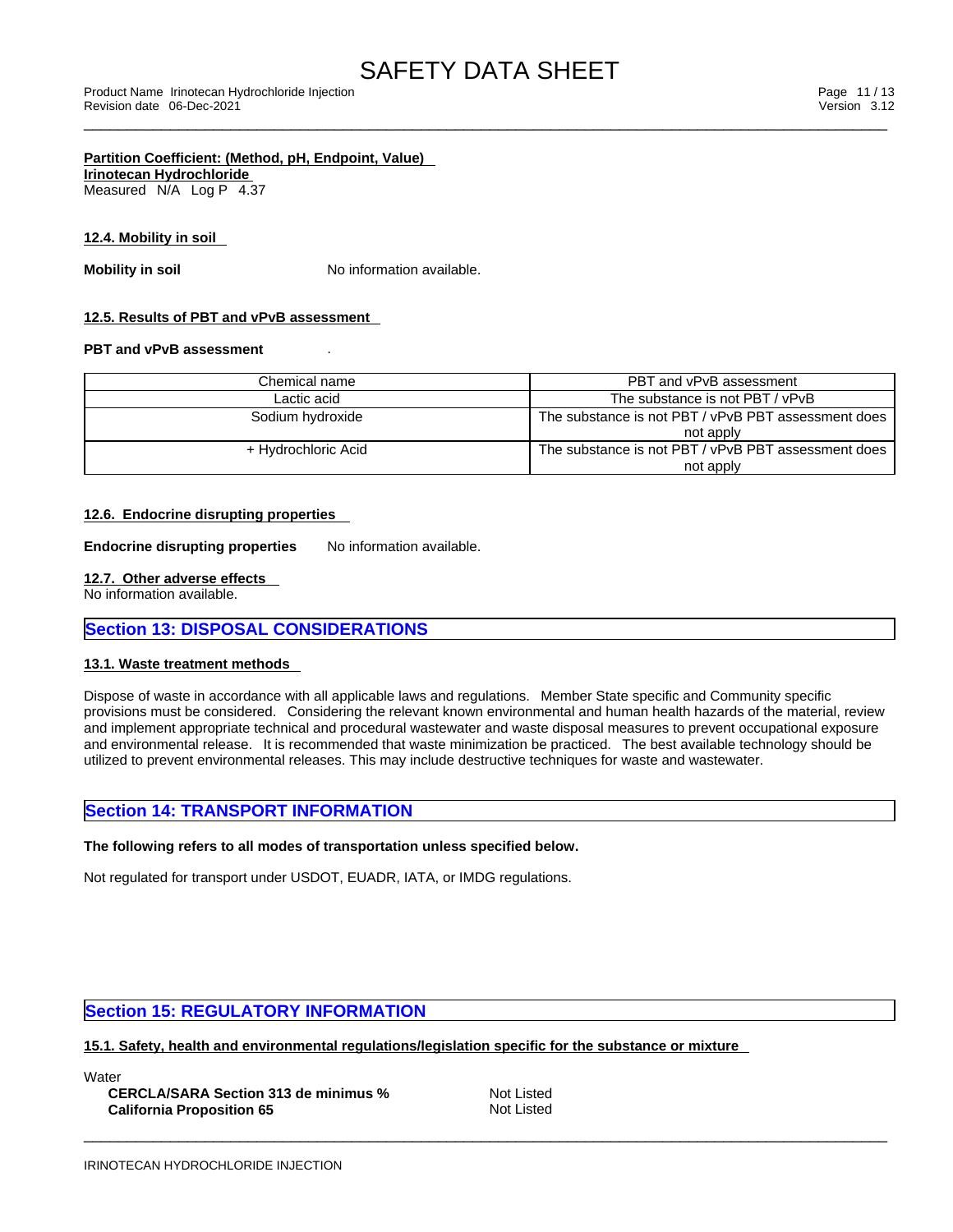Product Name Irinotecan Hydrochloride Injection [13] Product Name Irinotecan Hydrochloride Injection [13] Page 12 / 13<br>Revision date 06-Dec-2021 [13] Product Name International Product Name International Product Name Inter Revision date 06-Dec-2021 **Version 3.12** 

| <b>TSCA</b><br><b>EINECS</b><br><b>AICS</b><br>Sorbitol solution                                                                                                                                                                                                                                  | Present<br>231-791-2<br>Present                                                                           |
|---------------------------------------------------------------------------------------------------------------------------------------------------------------------------------------------------------------------------------------------------------------------------------------------------|-----------------------------------------------------------------------------------------------------------|
| <b>CERCLA/SARA Section 313 de minimus %</b><br><b>California Proposition 65</b><br><b>TSCA</b><br><b>EINECS</b><br><b>AICS</b>                                                                                                                                                                    | Not Listed<br>Not Listed<br>Present<br>200-061-5<br>Present                                               |
| Irinotecan Hydrochloride<br><b>CERCLA/SARA Section 313 de minimus %</b><br><b>California Proposition 65</b><br><b>EINECS</b>                                                                                                                                                                      | Not Listed<br>Not Listed<br>Not Listed                                                                    |
| Lactic acid<br><b>CERCLA/SARA Section 313 de minimus %</b><br><b>California Proposition 65</b><br><b>TSCA</b><br><b>EINECS</b><br><b>AICS</b>                                                                                                                                                     | <b>Not Listed</b><br>Not Listed<br>Present<br>200-018-0<br>Present                                        |
| Sodium hydroxide<br><b>CERCLA/SARA Section 313 de minimus %</b><br><b>Hazardous Substances RQs</b><br><b>California Proposition 65</b><br><b>TSCA</b><br><b>EINECS</b><br><b>AICS</b><br><b>Standard for Uniform Scheduling of Medicines and</b><br><b>Poisons (SUSMP)</b><br>+ Hydrochloric Acid | Not Listed<br>1000 lb<br><b>Not Listed</b><br>Present<br>215-185-5<br>Present<br>Schedule 5<br>Schedule 6 |
| <b>CERCLA/SARA Section 313 de minimus %</b><br><b>Hazardous Substances RQs</b><br><b>California Proposition 65</b><br><b>TSCA</b><br><b>EINECS</b><br><b>AICS</b><br><b>Standard for Uniform Scheduling of Medicines and</b><br><b>Poisons (SUSMP)</b>                                            | 1.0%<br>5000 lb<br><b>Not Listed</b><br>Present<br>231-595-7<br>Present<br>Schedule 5<br>Schedule 6       |

### **European Union**

Take note of Directive 98/24/EC on the protection of the health and safety of workers from the risks related to chemical agents at work

#### **Authorizations and/or restrictions on use:**

This product contains one or more substance(s) subject to restriction (Regulation (EC) No. 1907/2006 (REACH), Annex XVII)

| Chemical name                   | Restricted substance per REACH | Substance subject to authorization per |
|---------------------------------|--------------------------------|----------------------------------------|
|                                 | Annex XVII                     | <b>REACH Annex XIV</b>                 |
| Sodium hydroxide - 1310-73-2    | Use restricted. See item 75.   |                                        |
| + Hydrochloric Acid - 7647-01-0 | Use restricted. See item 75.   |                                        |

### **Persistent Organic Pollutants**

Not applicable

#### **Ozone-depleting substances (ODS) regulation (EC) 1005/2009** Not applicable

#### **Named dangerous substances per Seveso Directive (2012/18/EU)**

| mıcal name<br>וטווט                                                                 | ∵reauïrements≒<br>(tons)<br>_ower-<br>r-tier | requirements (tons)<br>pper-tier |
|-------------------------------------------------------------------------------------|----------------------------------------------|----------------------------------|
| 764,<br>$\overline{\phantom{a}}$<br><b>Hydrochloric</b><br>Acid<br>U1-0<br>.<br>. . | ∠J                                           | つらい<br>∠∪⊾                       |